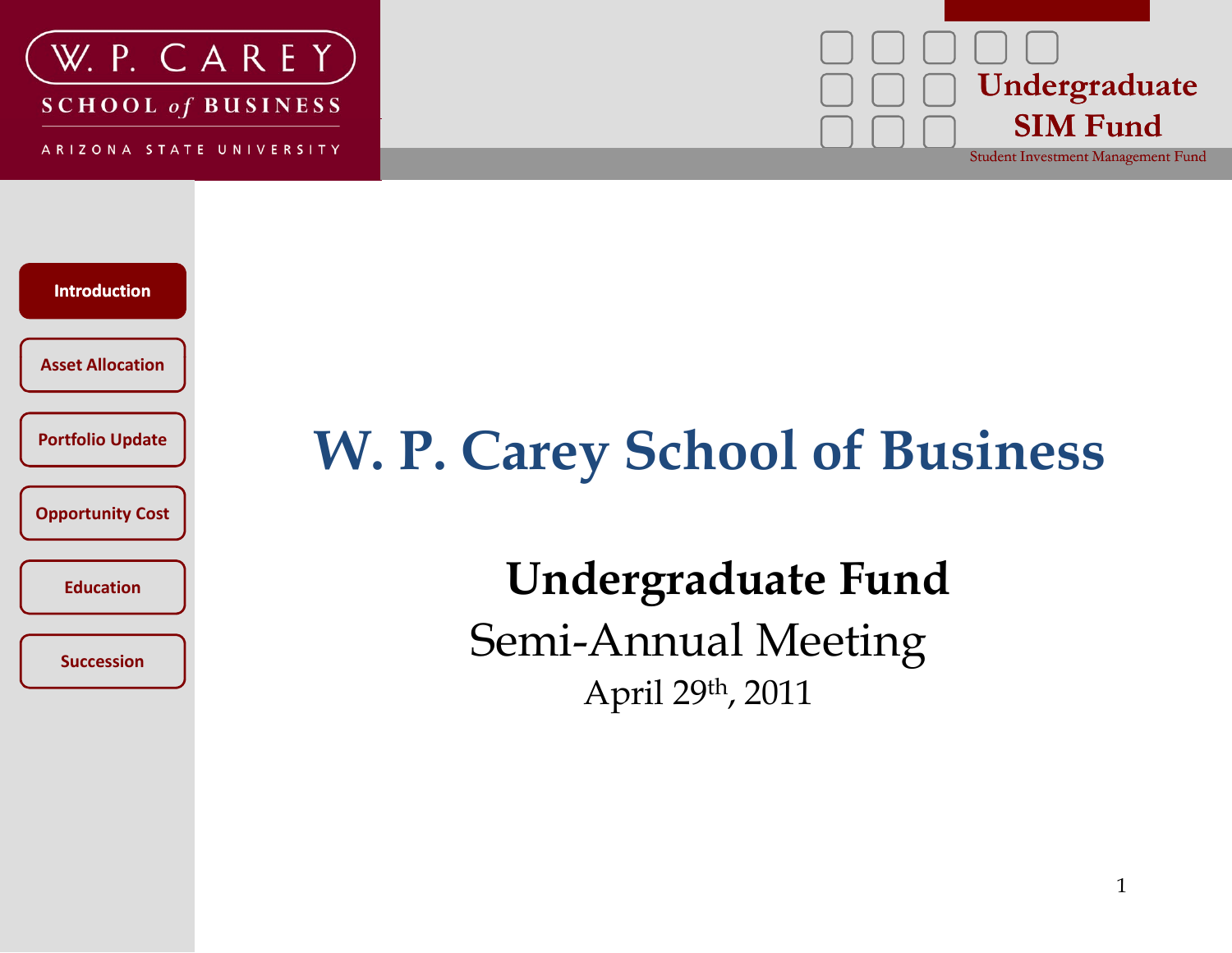



# Today's Agenda

**Asset Allocation**

**Introduction**

**Portfolio Update**

**Opportunity Cost**

**Education**

- Team Introduction
- Review of Asset Allocation Strategy
- Portfolio Performance
- Opportunity Costs
- Succession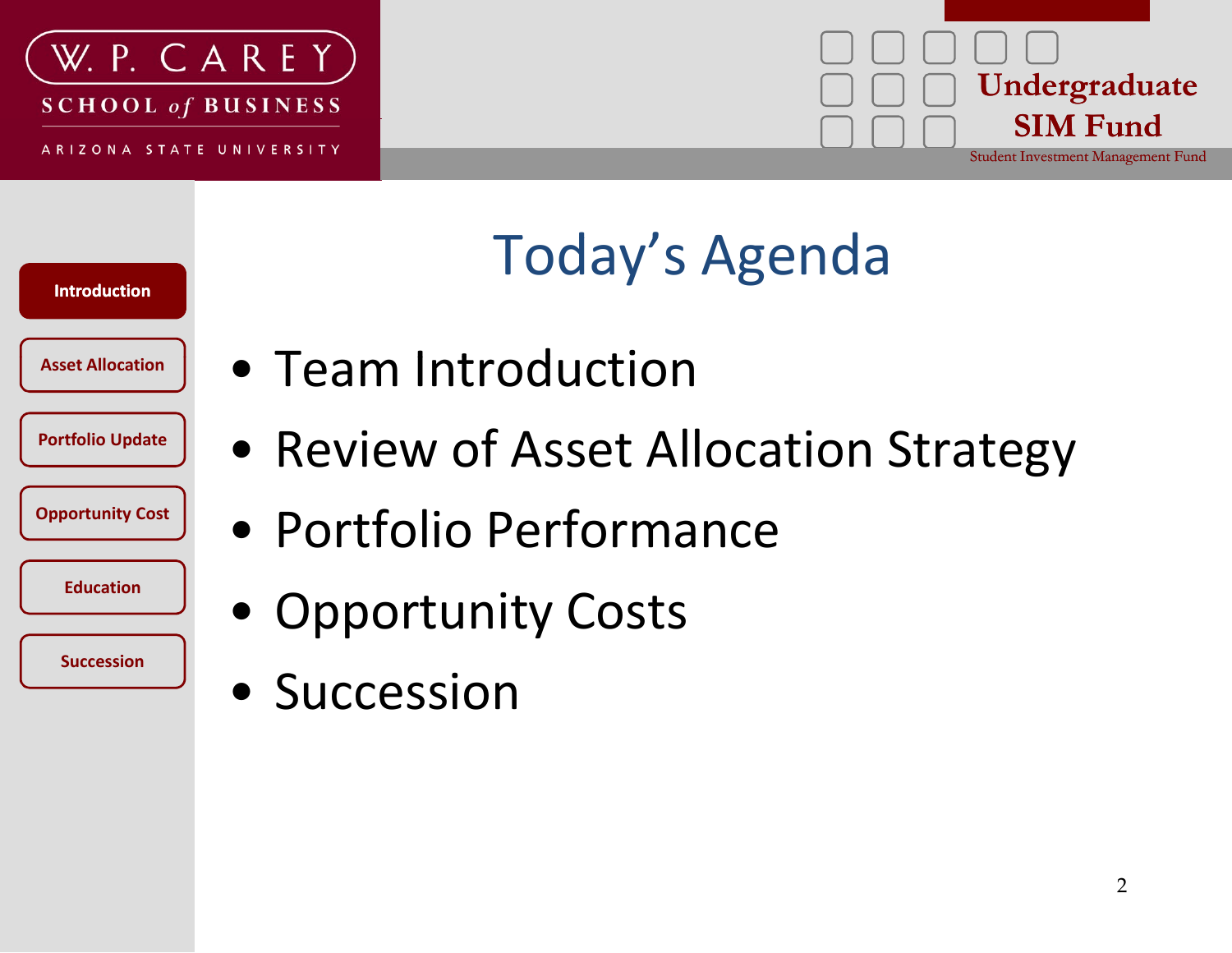

ARIZONA STATE UNIVERSITY



**IntroductionAsset AllocationFund Manager** 

**Portfolio Update**

**Opportunity Cost**

**Education**

**Succession**



Tyler Rives

#### **Fund Manager Fundamental Analysts y**



Tom Bochenko



Vincent Mendez



Rob Hill

**Quantitative Analysts**



Michael Cohn



Dan Tram

Ryan Detlaff

Steven Kutos





Jay Joshi



3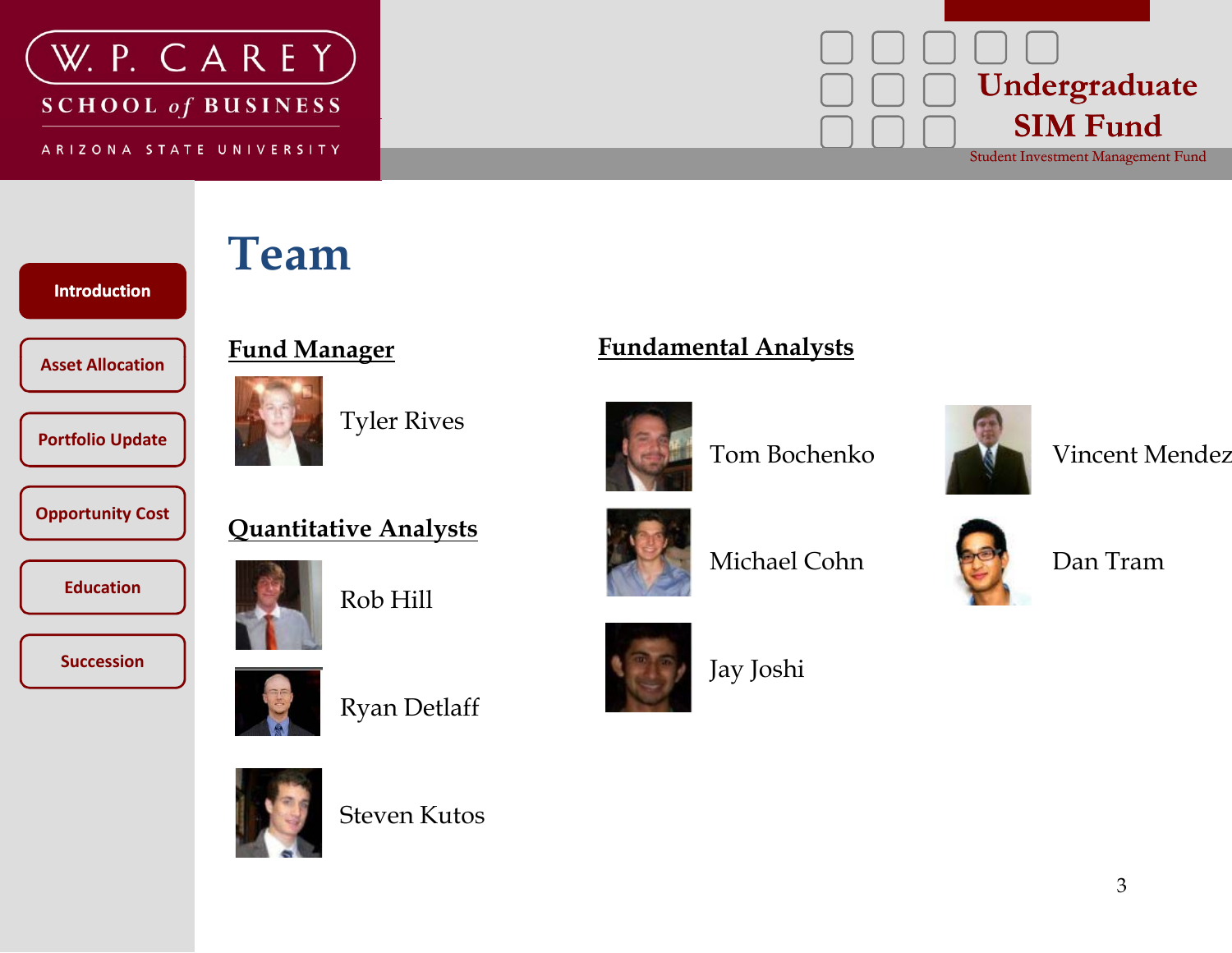

ARIZONA STATE UNIVERSITY





#### **Review of Asset Allocation**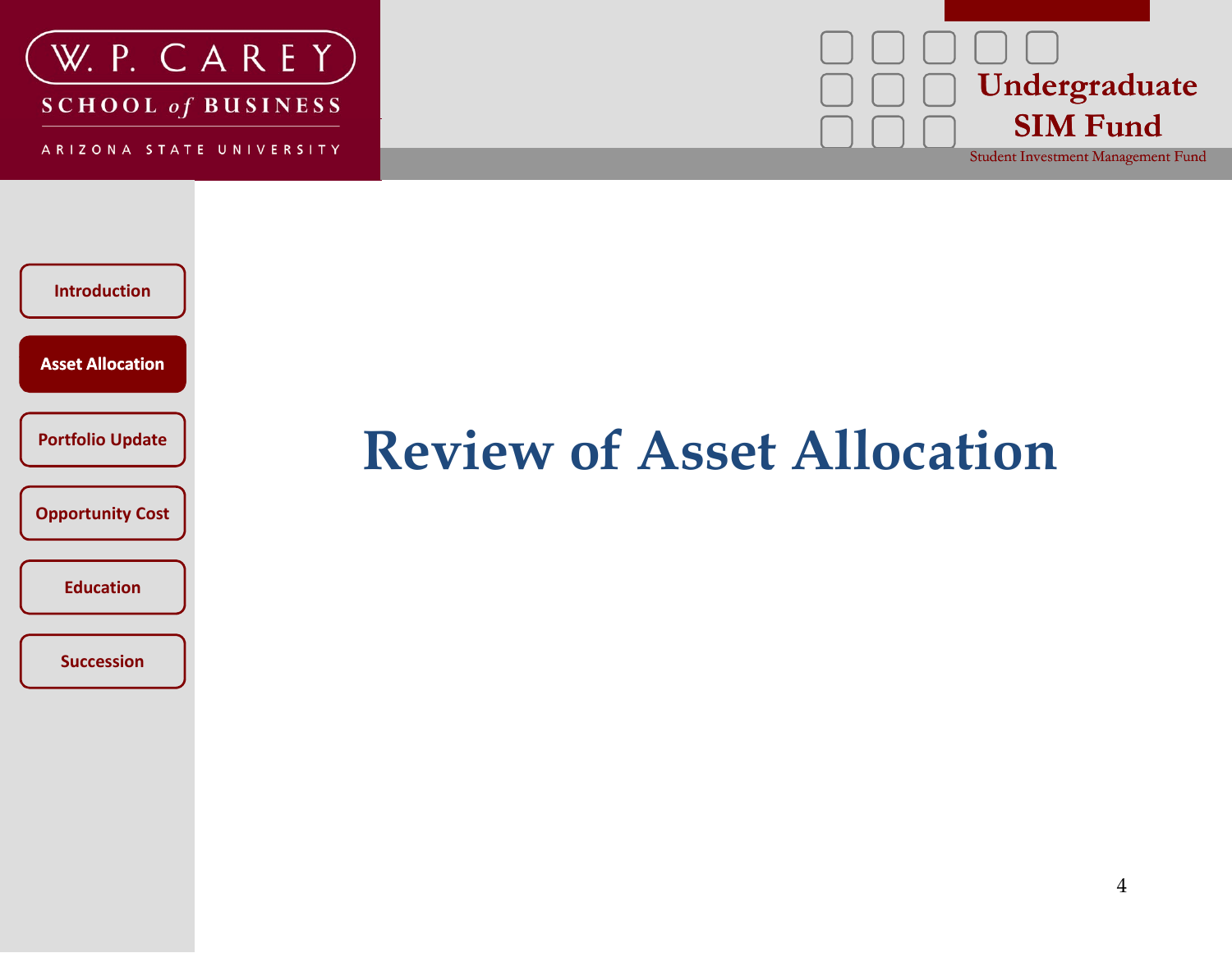



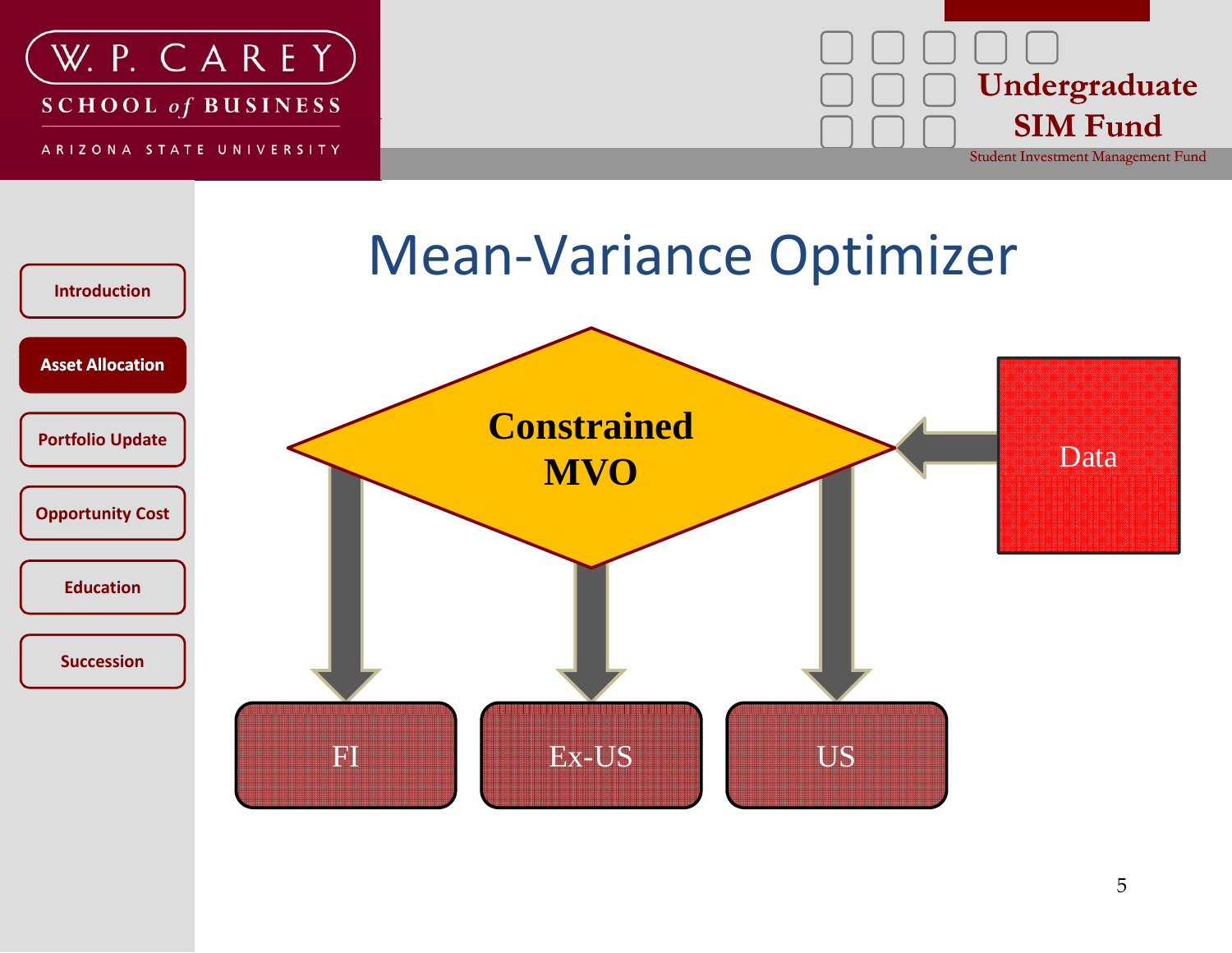



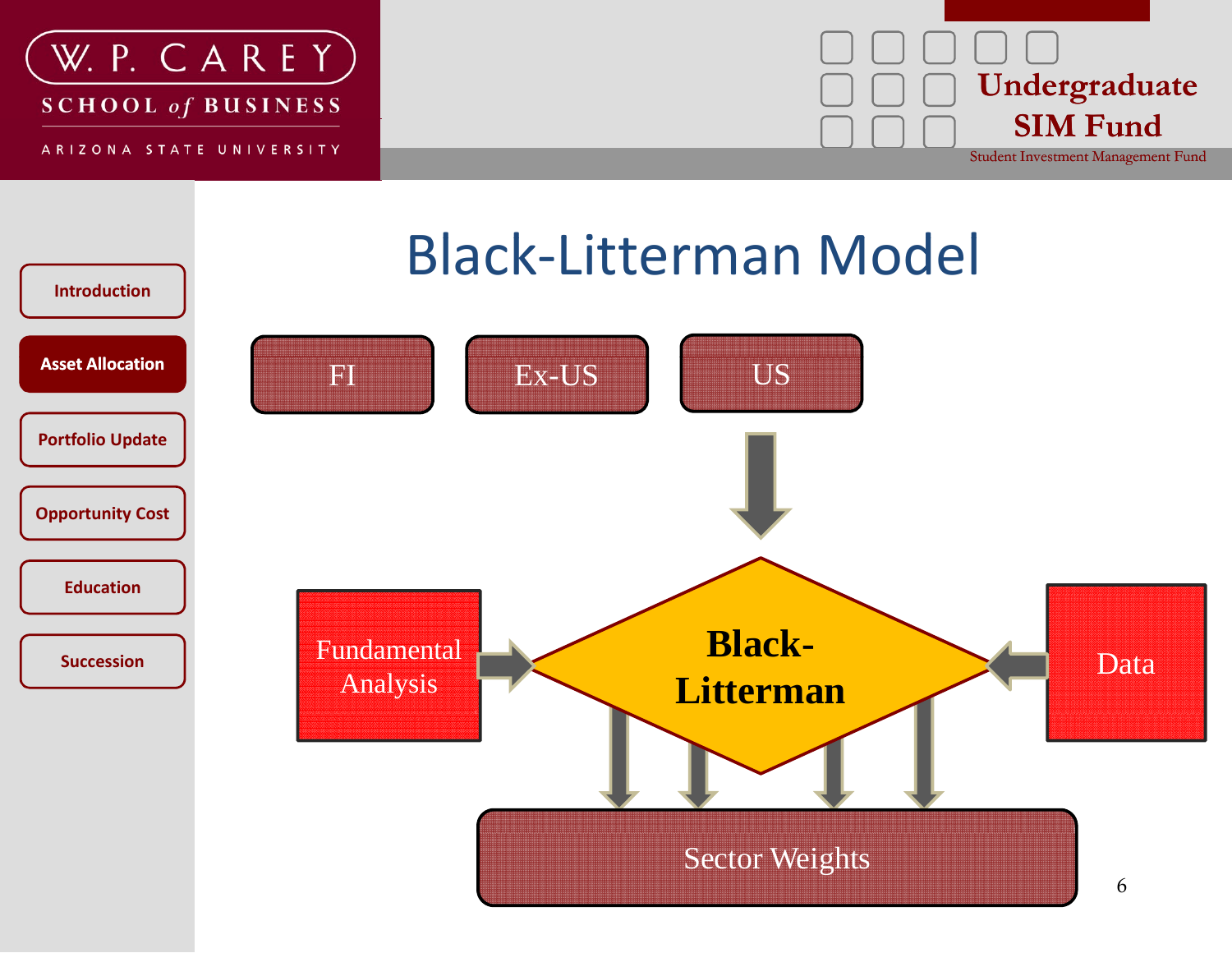

ARIZONA STATE UNIVERSITY





#### **Portfolio Update**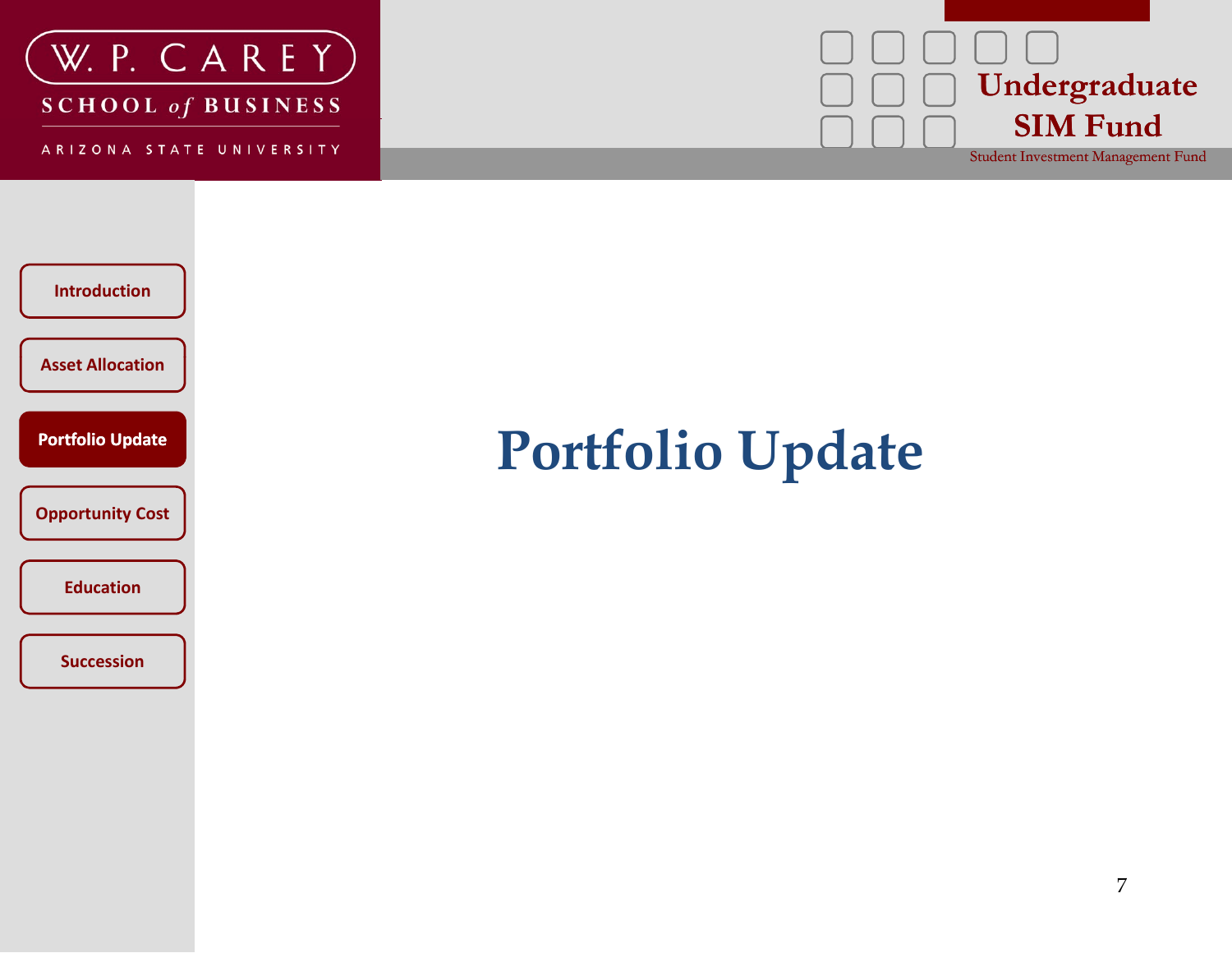





#### **Standard Deviation**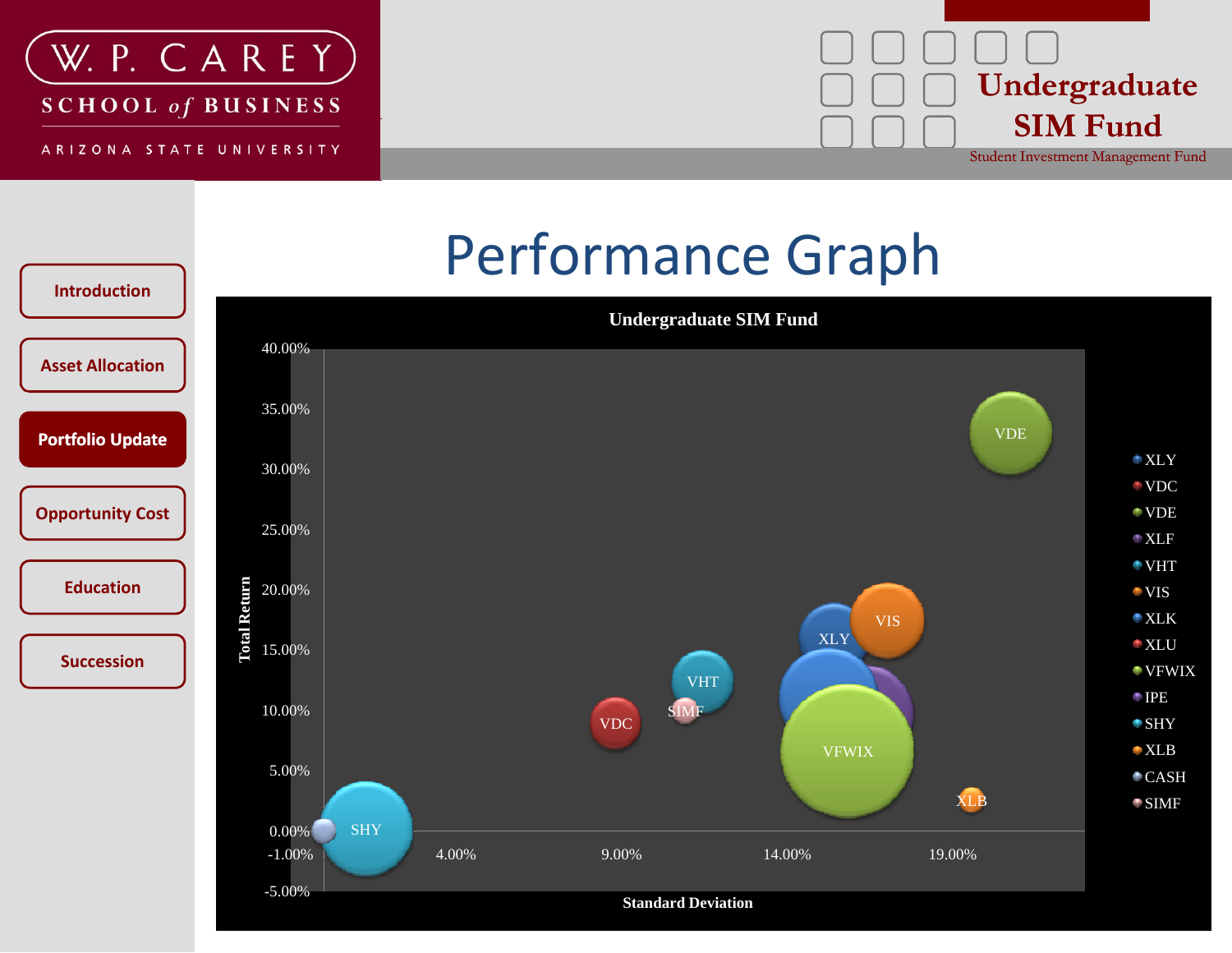

-2.00%





#### **SIMF Performance**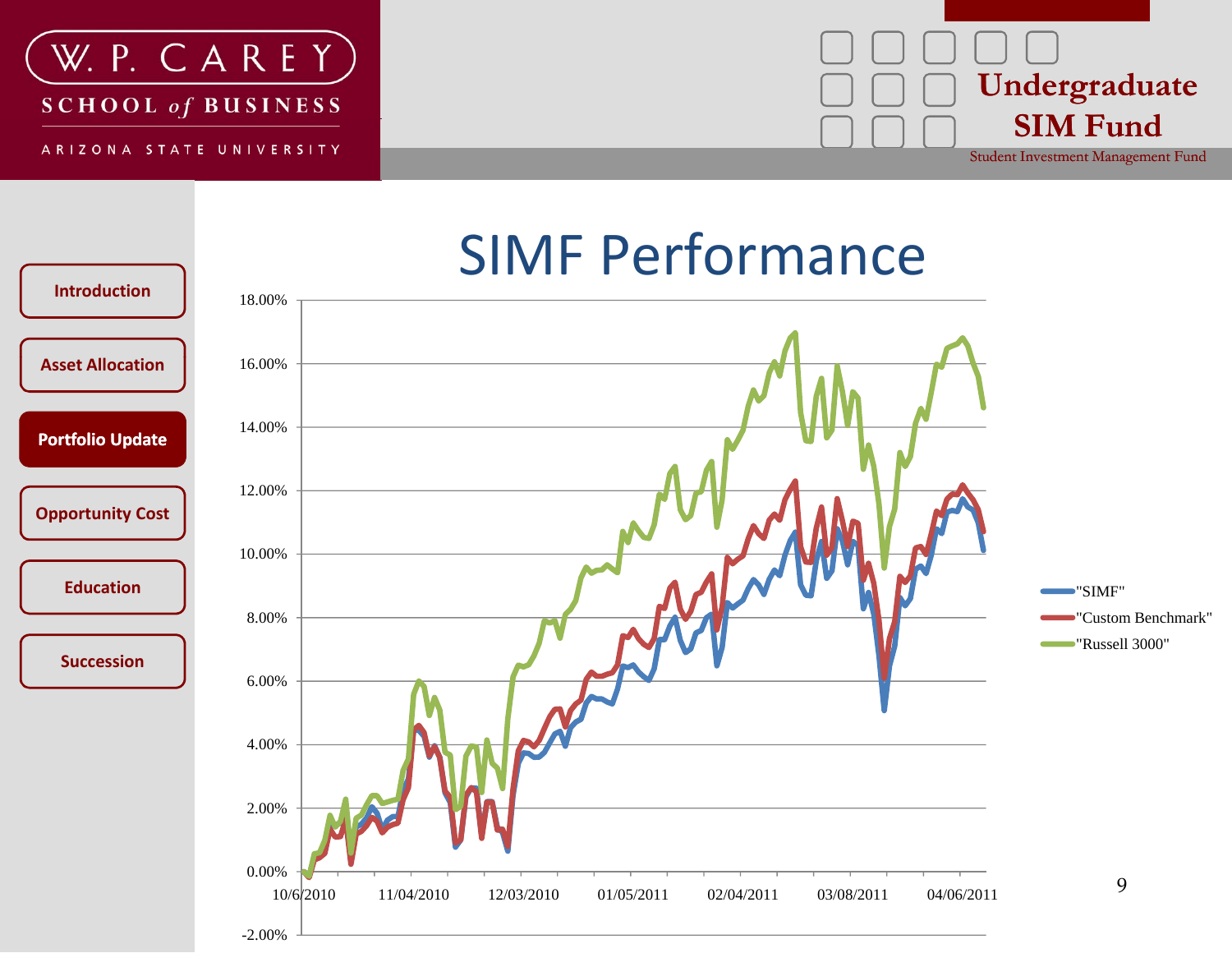

**Introduction**

#### **Undergraduate SIM F d Fund** Student Investment Management Fund

Performance vs. benchmarks table w/ volatility

| <b>Asset Allocation</b> |                            | <b>Return</b> | <b>Annualized Return</b> | <b>Volatility</b> | <b>Sharpe</b> |
|-------------------------|----------------------------|---------------|--------------------------|-------------------|---------------|
| <b>Portfolio Update</b> |                            |               |                          |                   |               |
| <b>Opportunity Cost</b> | <b>SIMF</b>                | 10.12%        | 19.87%                   | 12.1%             | .56           |
| <b>Education</b>        | Custom<br><b>Benchmark</b> | 10.7%         | 21.1%                    | 12.5%             | .59           |
| <b>Succession</b>       | Russell 3000               | 19.5%         | 31.7%                    | 14.7%             | .82           |
|                         | <b>MSCI</b> World          | 11.8%         | 24.47%                   | 14.4%             | .64           |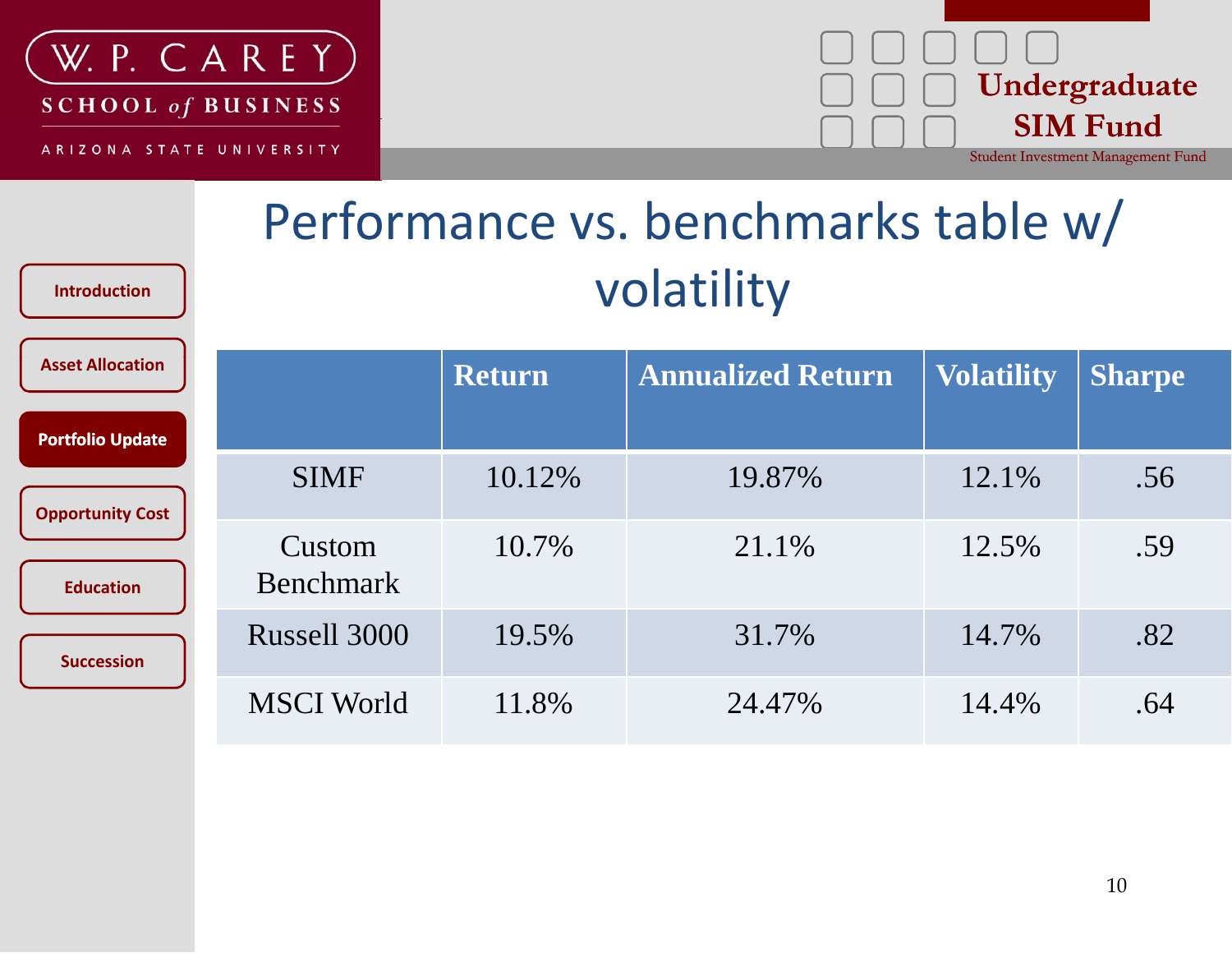

ARIZONA STATE UNIVERSITY

#### **Undergraduate SIM F d Fund** Student Investment Management Fund

Holdings

| n.   | <b>Sector</b>             | <b>Ticker</b> | <b>Original Weight</b> |
|------|---------------------------|---------------|------------------------|
| ion  | Consumer<br>Discretionary | <b>XLY</b>    | 9.8%                   |
| ate  | <b>Con Staples</b>        | <b>VDC</b>    | 12.6%                  |
|      | Energy                    | <b>VDE</b>    | 8.0%                   |
| Cost | <b>Financials</b>         | XLF           | 3.5%                   |
|      | Healthcare                | <b>VHT</b>    | 9.6%                   |
|      | Industrials               | <b>VIS</b>    | 2.6%                   |
|      | Technology                | <b>XLK</b>    | 12.6%                  |
|      | <b>Utilities</b>          | <b>XLU</b>    | 3.4%                   |
|      | $Ex$ -Us                  | <b>VFWIX</b>  | 21.3%                  |
|      | <b>TIPS</b>               | <b>IPE</b>    | 15.7%                  |

**Introduction**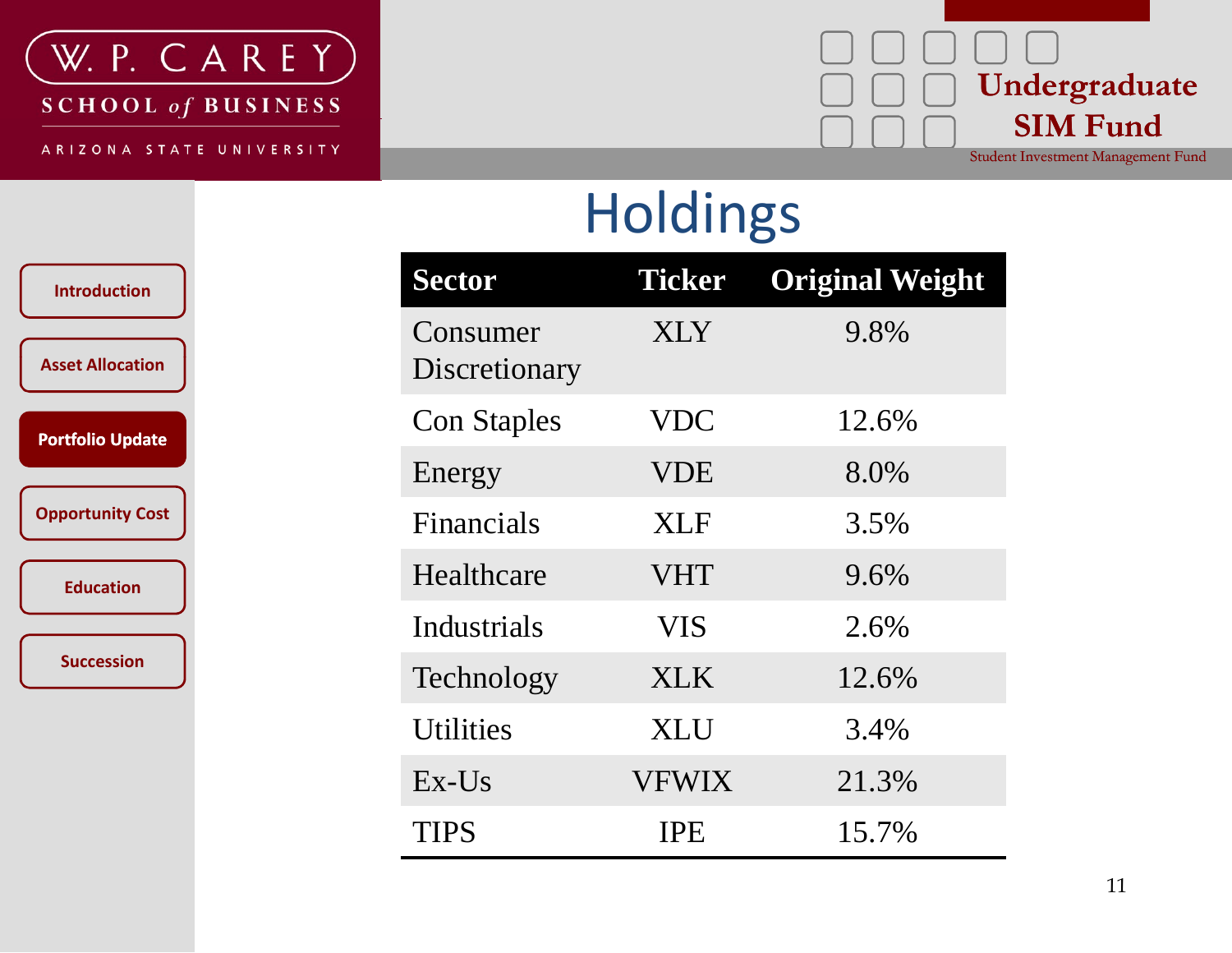



# Rebalancing

**Introduction**

**Portfolio Update**

**Education**

- **Asset Allocation** Eliminating Drift
- Portfolio Update<br> **accounting Cost**<br> **Containery Cost** 
	- Change in asset allocation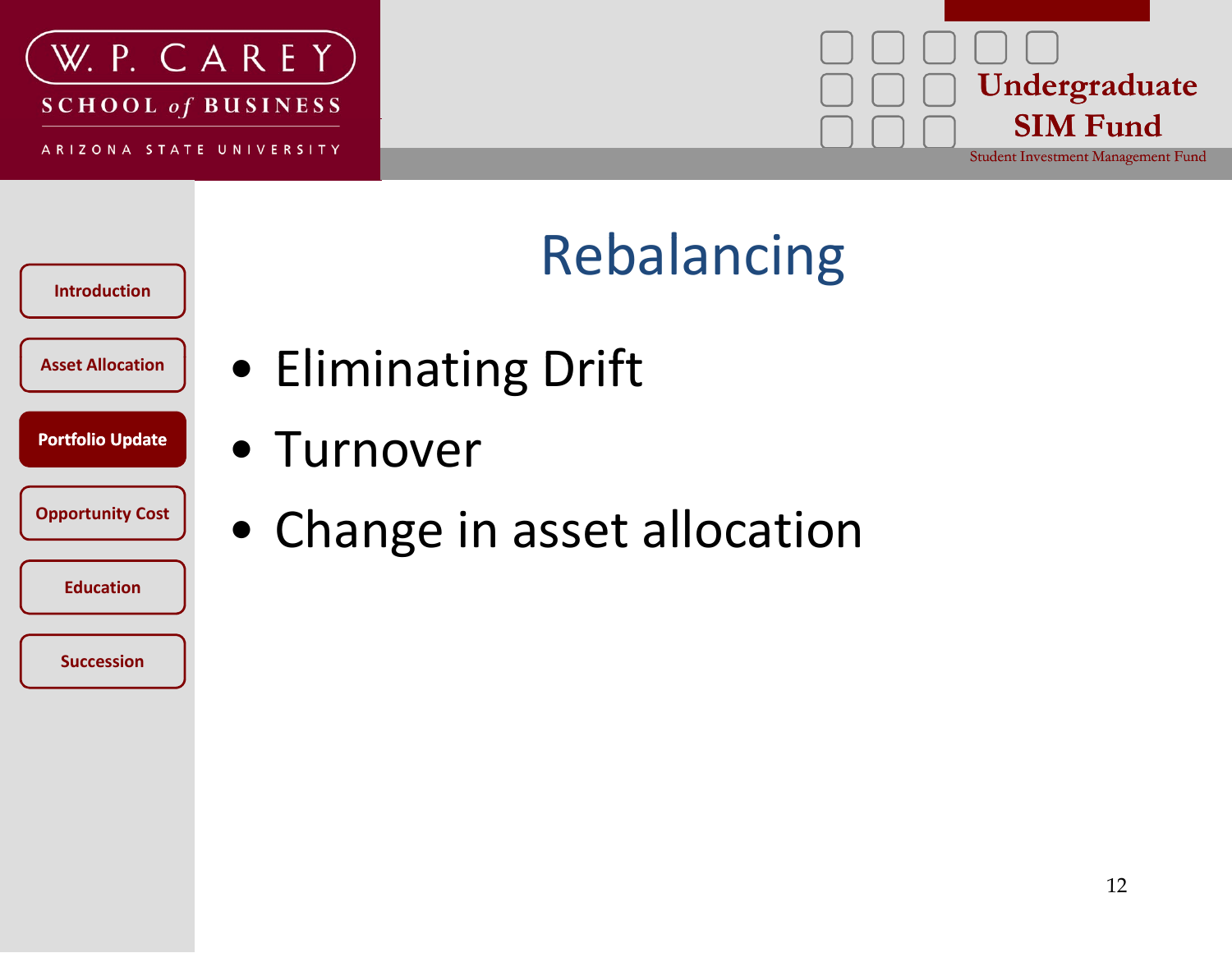

ARIZONA STATE UNIVERSITY



Holdings

| <b>Introduction</b>     | <b>Sector</b>             | <b>Ticker</b> | <b>Original Weight</b> | <b>Current Weight</b> | <b>Change</b> |
|-------------------------|---------------------------|---------------|------------------------|-----------------------|---------------|
| <b>Asset Allocation</b> | Consumer<br>Discretionary | <b>XLY</b>    | 9.8%                   | 6.81%                 | $-2.99\%$     |
| <b>Portfolio Update</b> | <b>Con Staples</b>        | <b>VDC</b>    | 12.6%                  | 3.75%                 | $-8.86\%$     |
|                         | Energy                    | <b>VDE</b>    | 8.0%                   | 9.78%                 | 1.78%         |
| <b>Opportunity Cost</b> | <b>Financials</b>         | <b>XLF</b>    | 3.5%                   | 13.58%                | 10.08%        |
| <b>Education</b>        | Healthcare                | <b>VHT</b>    | 9.6%                   | 5.22%                 | $-4.38\%$     |
|                         | Industrials               | <b>VIS</b>    | 2.6%                   | 7.76%                 | 5.16%         |
| <b>Succession</b>       | Technology                | XLK.          | 12.6%                  | 14.06%                | 1.46%         |
|                         | <b>Utilities</b>          | <b>XLU</b>    | 3.4%                   | $0.00\%$              | $-3.40\%$     |
|                         | $Ex$ -Us                  | <b>VFWIX</b>  | 21.3%                  | 25.00%                | 3.7%          |
|                         | <b>TIPS</b>               | <b>IPE</b>    | 15.7%                  | $0.00\%$              | $-15.7\%$     |
|                         | 1-3 yr Treasury           | <b>SHY</b>    | $0\%$                  | 12.14%                | 12.14%        |
|                         |                           |               |                        |                       |               |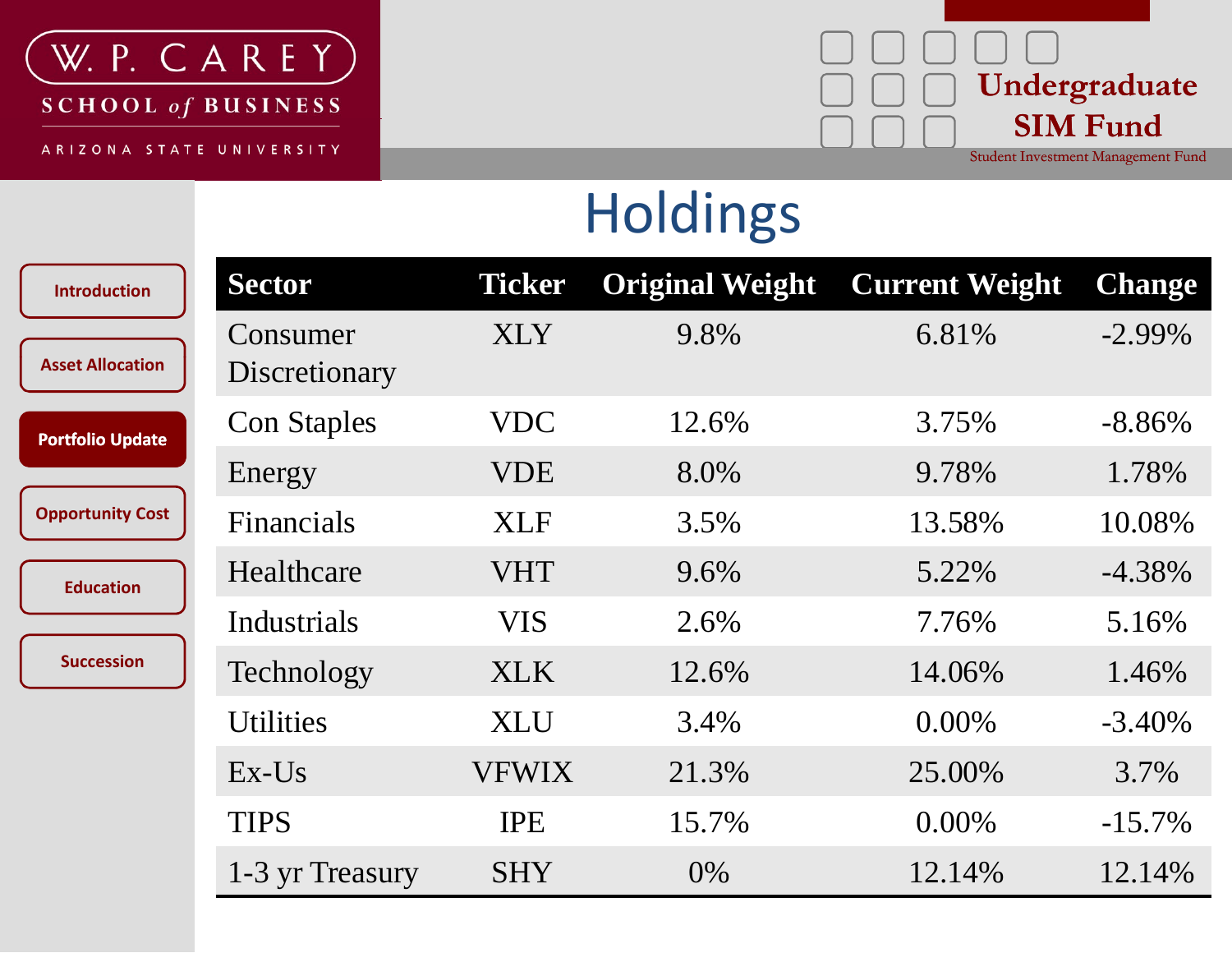

ARIZONA STATE UNIVERSITY





## **1 b b Opportunity Costs**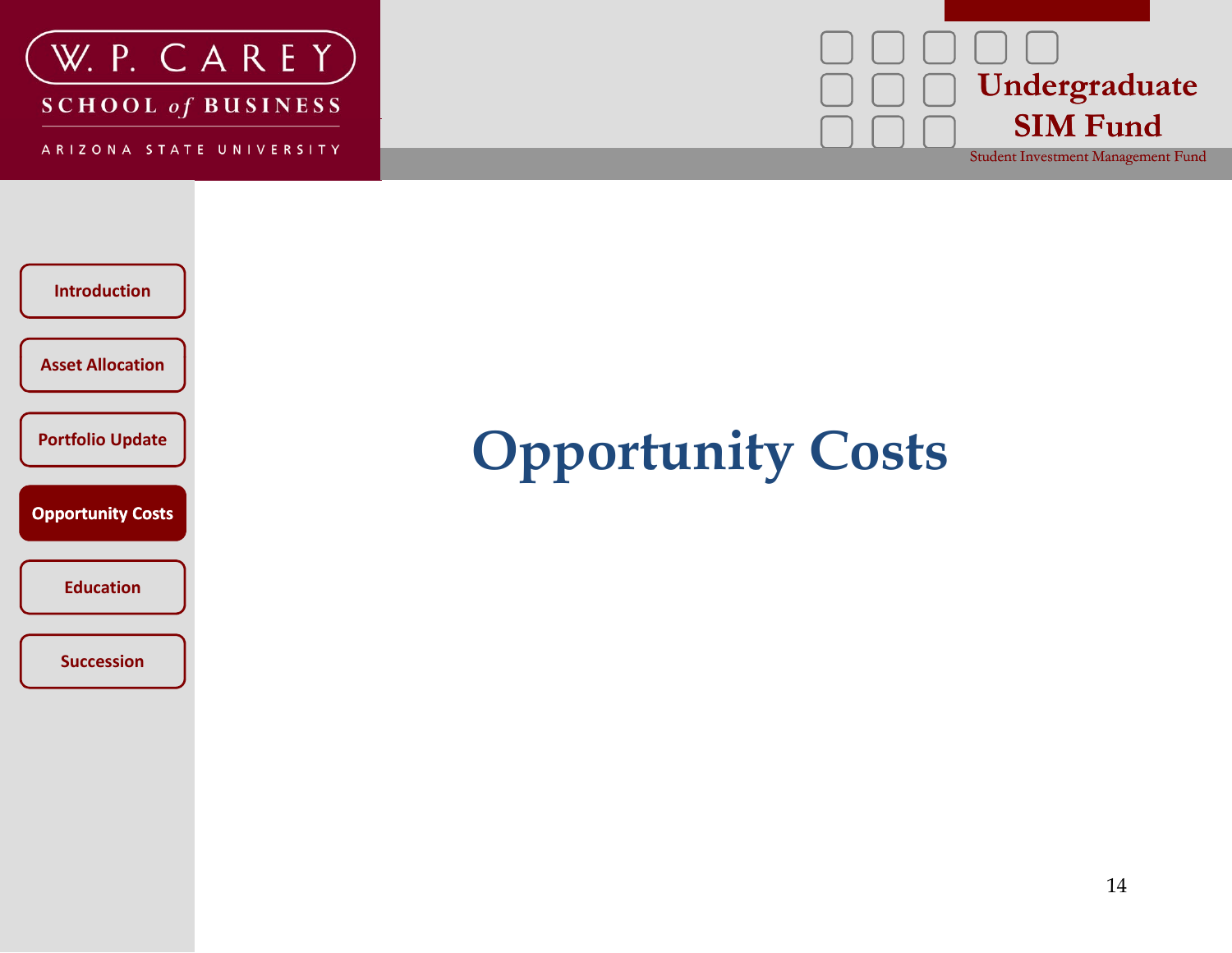



#### Without Geographic Constraints

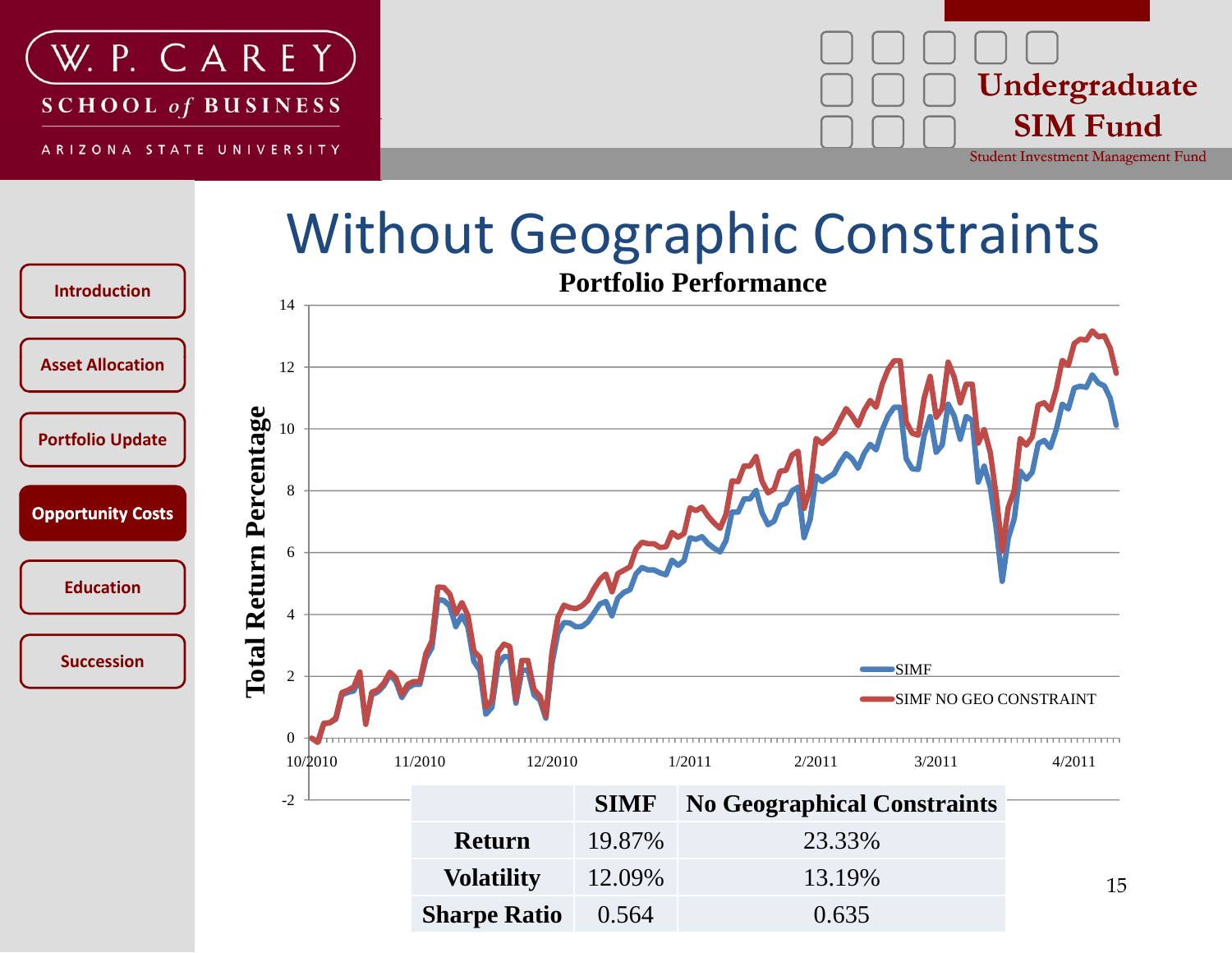



#### Without Constraints

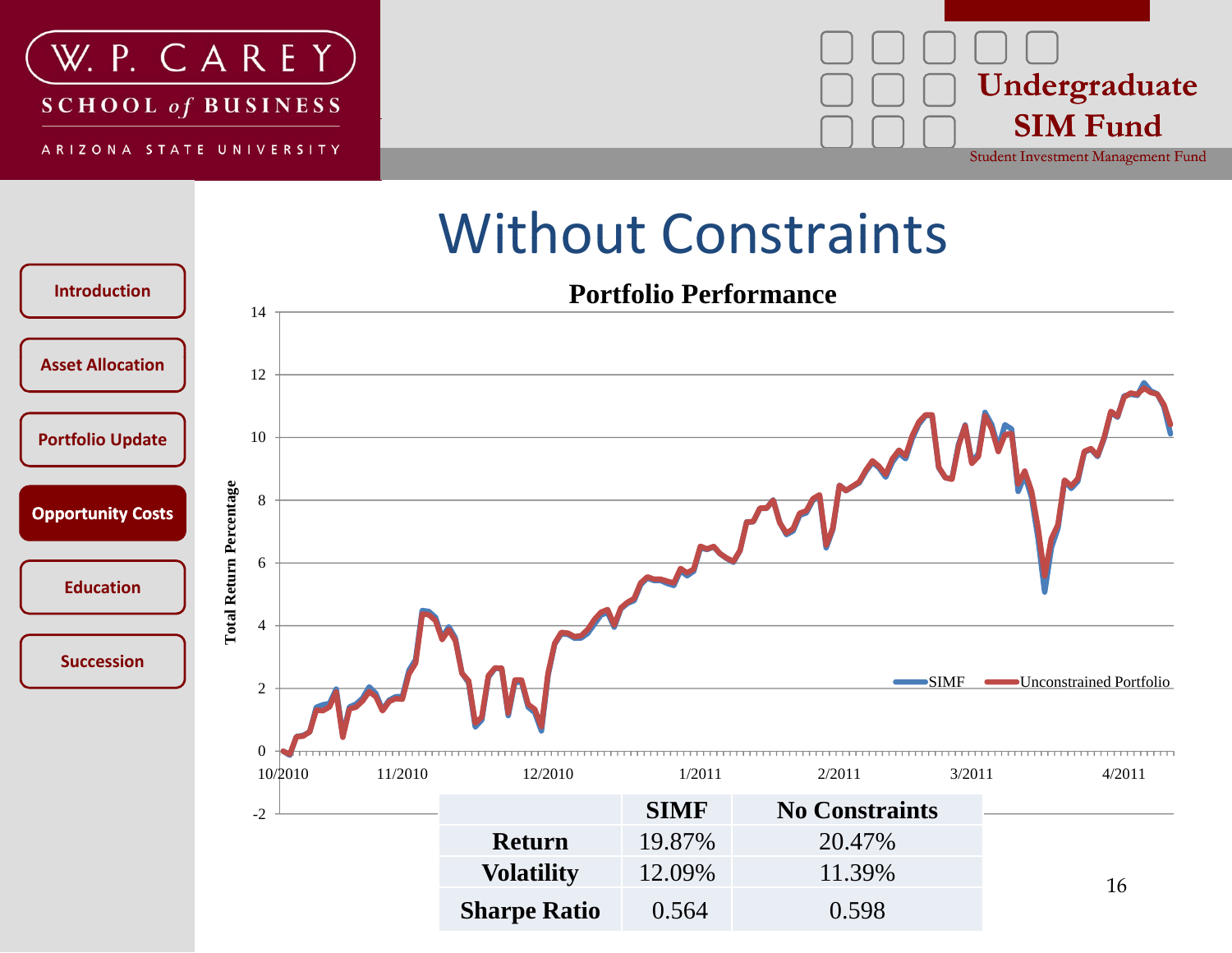



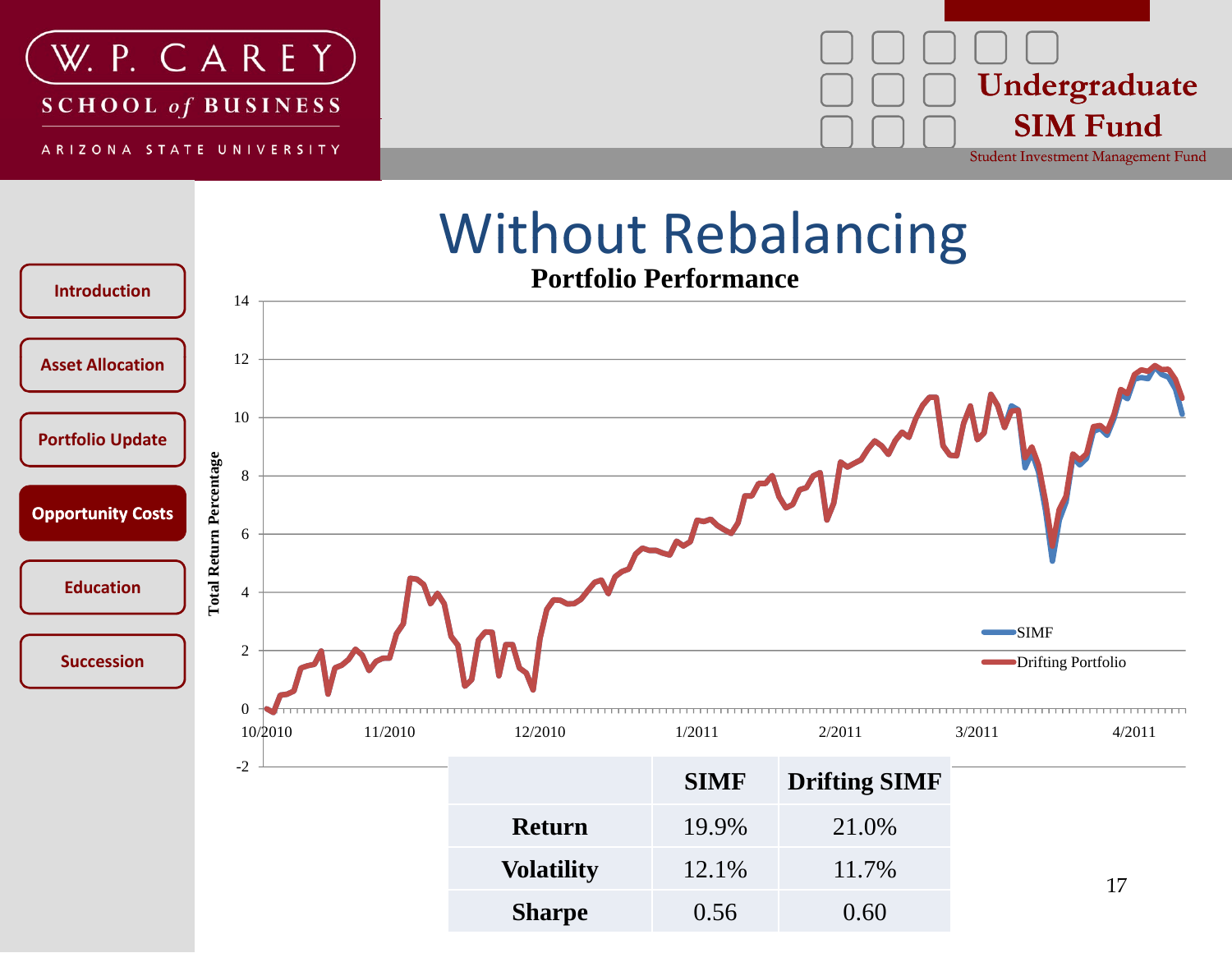

ARIZONA STATE UNIVERSITY





#### **Education**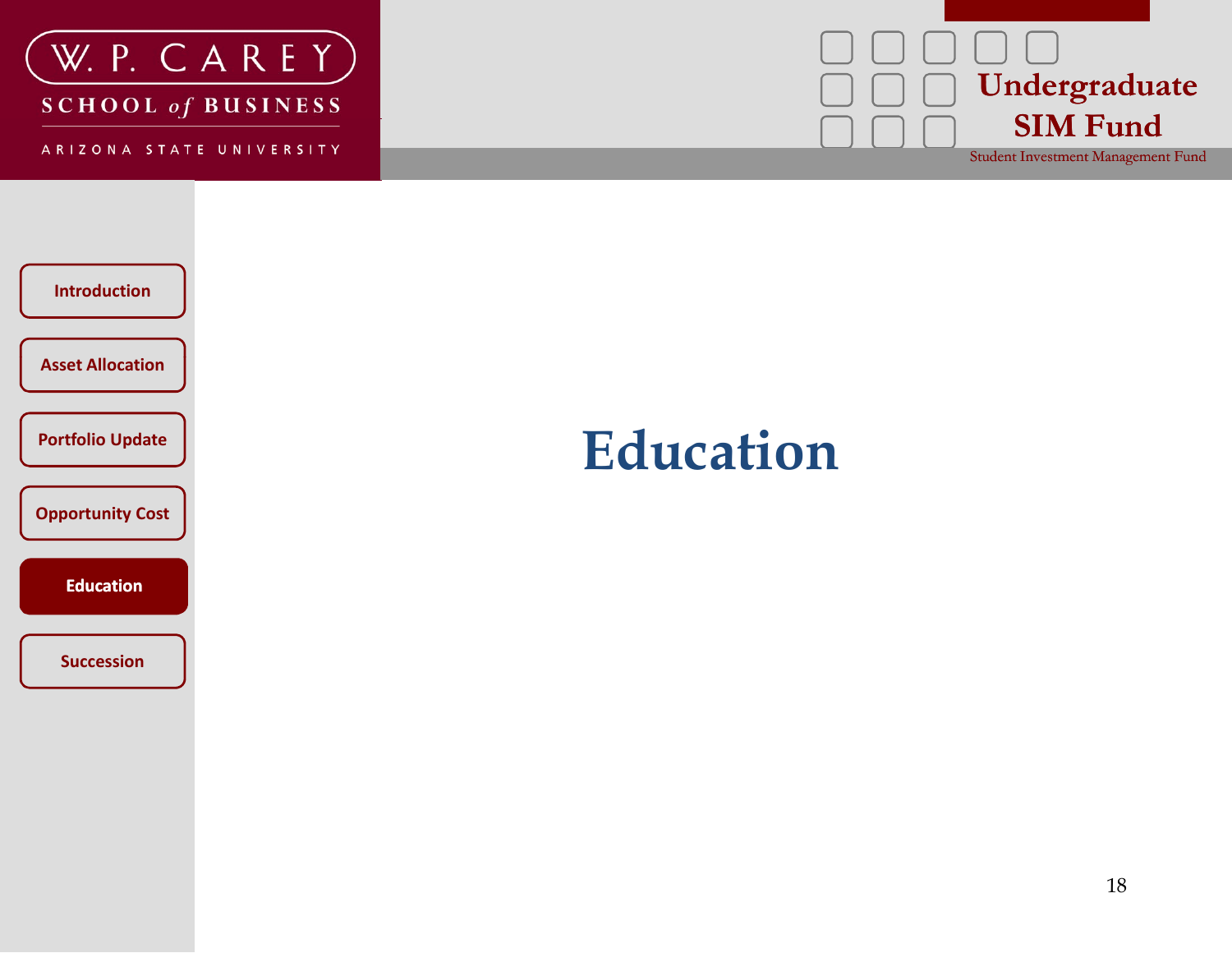



### **Education**

**Introduction**

**Portfolio Update**

**Opportunity Cost**

**Education**

- Asset Allocation | Methods of Portfolio Construction
	- Portfolio Analysis
	- Turnover, Rebalancing, Monitoring
	- Education **Following**  $\bullet$  Tools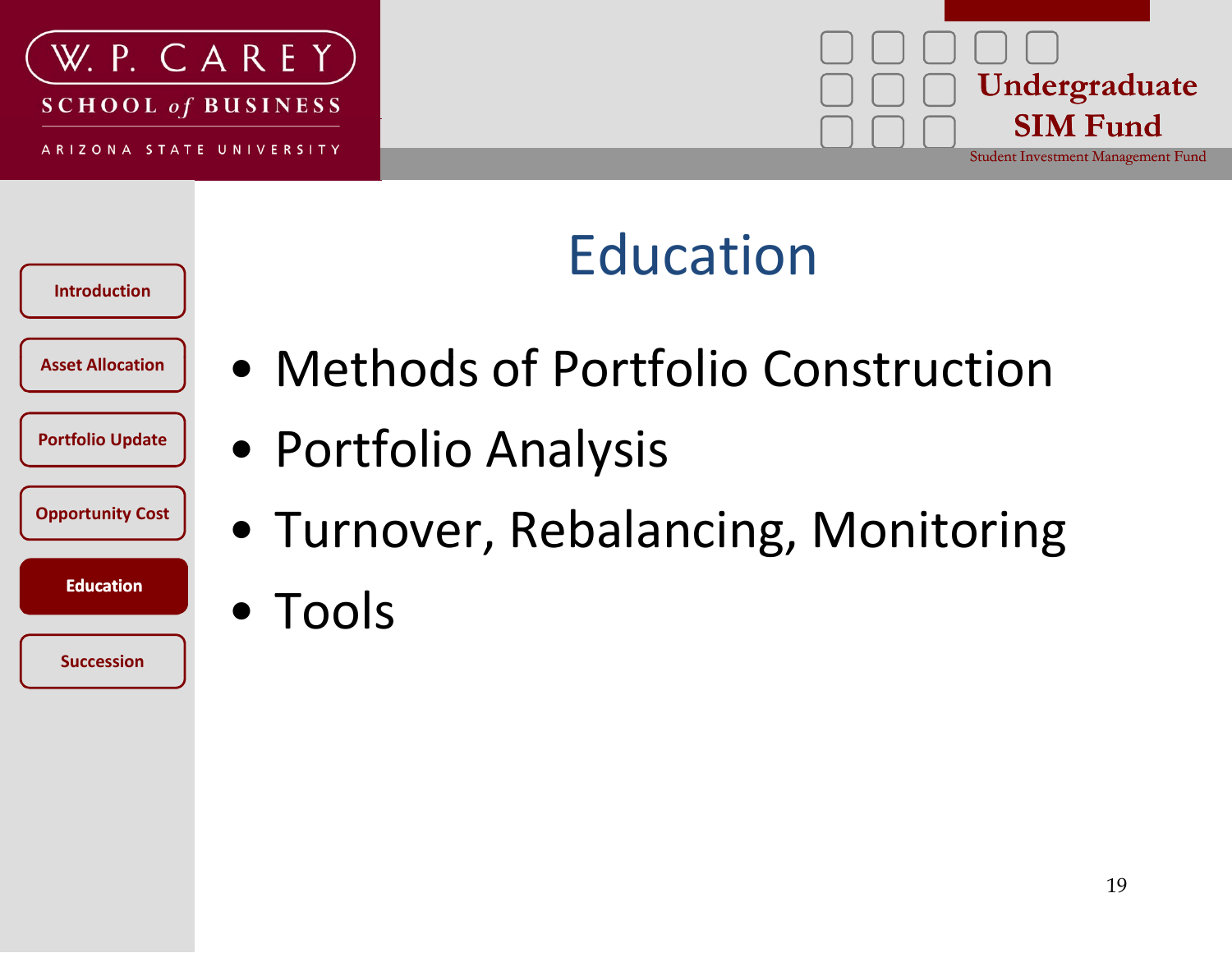

ARIZONA STATE UNIVERSITY





### **Succession Planning**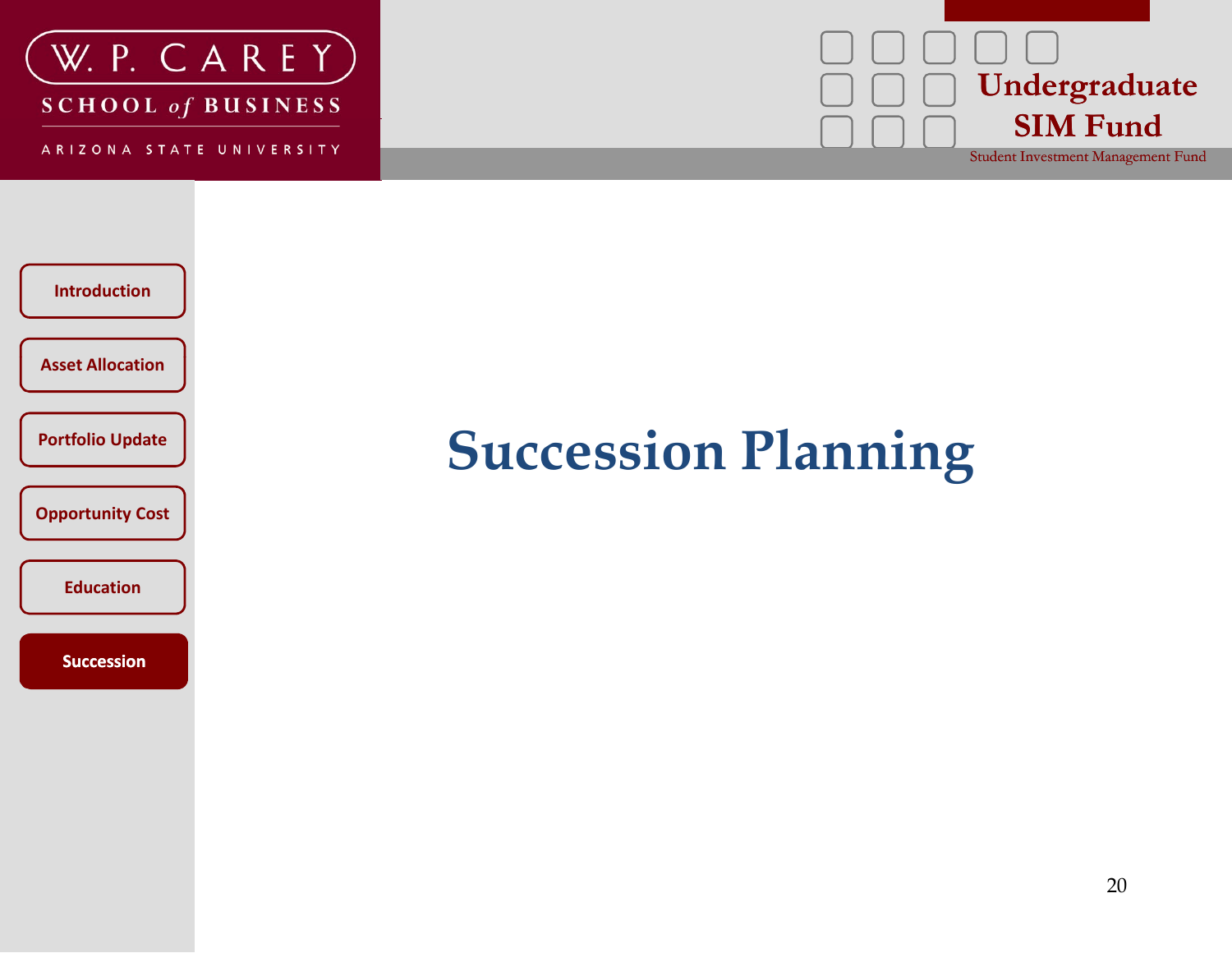





#### **Succession planning**

- Asset Allocation |  $\bullet$  **Education** 
	- –Bloomberg
	- Statistics and probability
	- –– Basic portfolios
	- Videos, readings, etc
	- Fully trained before summer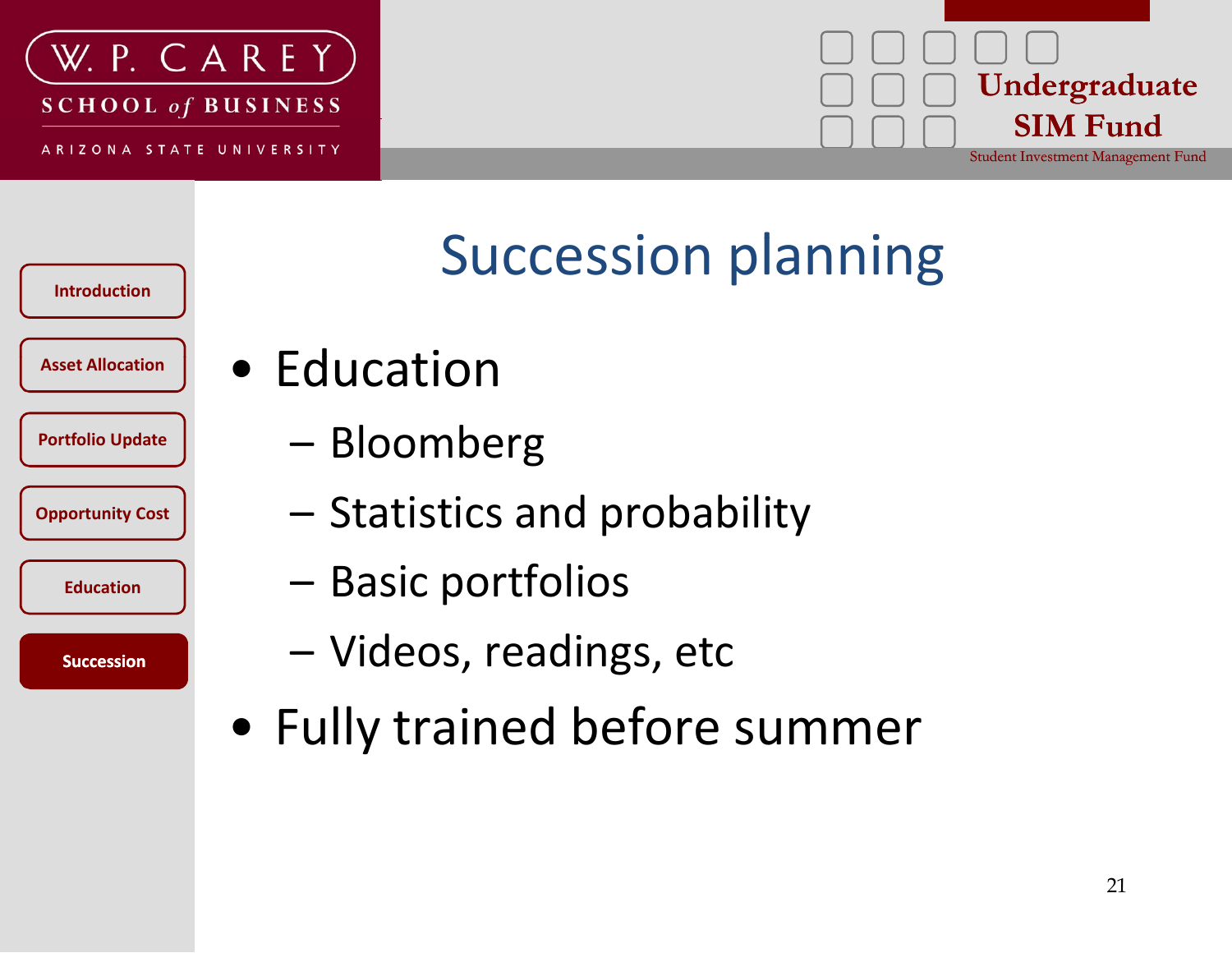



## Recruiting

**Introduction**

**Portfolio Update**

**Opportunity Cost**

**Education**

- Asset Allocation | Class visits, emails postings
	- Application to interview process
	- Trade‐offs when selecting applicants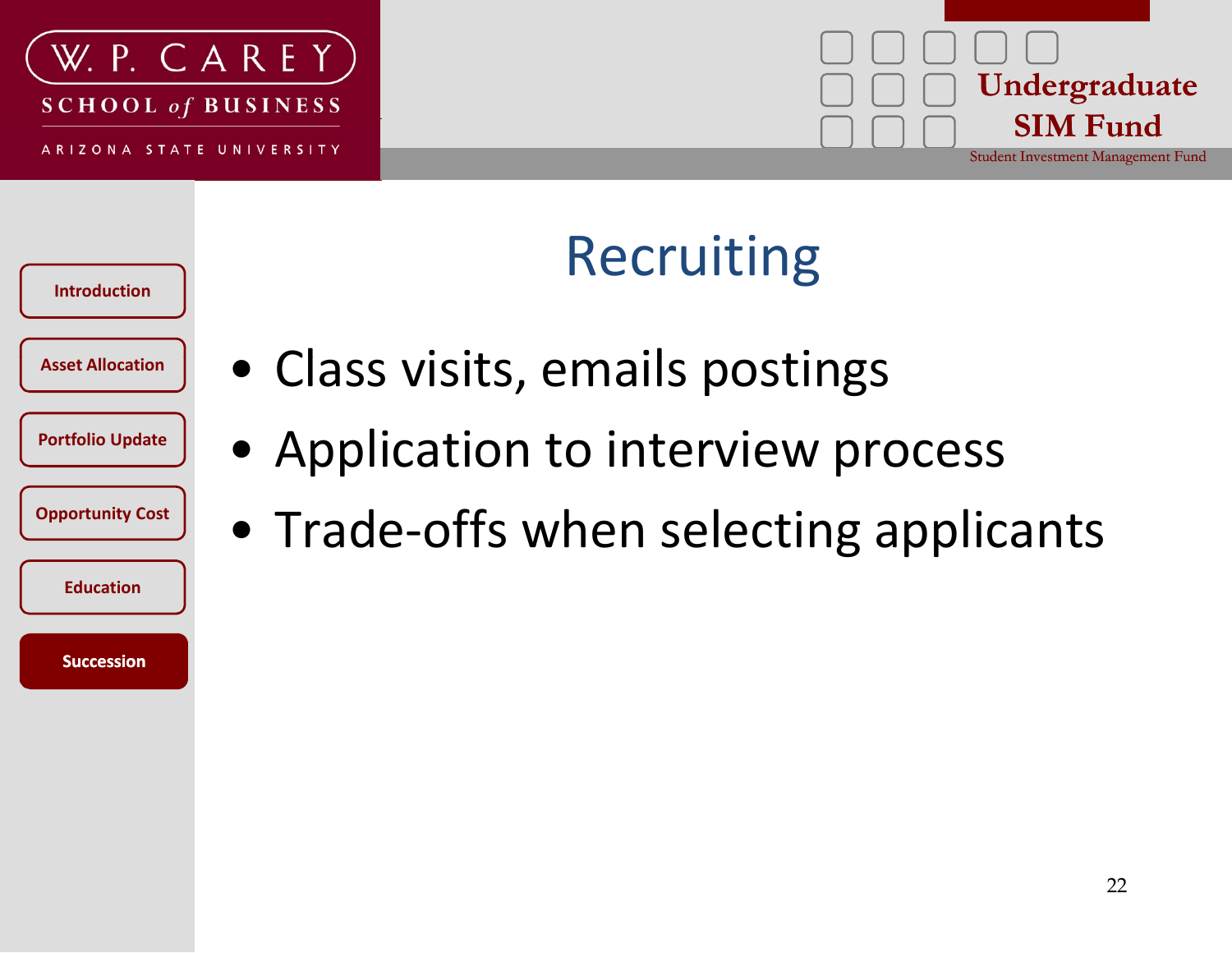



#### Bio on new managers

#### **Introduction**

**Asset Allocation**

**Portfolio Update**

**Opportunity Cost**

**Education**

**Succession** 

- **Michael Cohn**
- •Sophomore, Finance & Mathematics major
- $\bullet$  Worked as <sup>a</sup> research assistant for the W. P. Carey School of Business and interned with Merrill Lynch's WM division.
- $\bullet$ • Run an online trading card business that has generated over \$140,000 in revenue with <sup>a</sup> 28% cumulative profit margin



#### $\Box$  Steven Kutos

- $\bullet$ Junior, Finance & Statistics major
- • Worked on <sup>a</sup> long/short pan‐European equity hedge fund last summer and spent the prior summer at LGT Capital Management as <sup>a</sup> summer intern.
- • Co‐leading the Investment Banking Industry Scholar program and have been <sup>a</sup> quantitative analyst for the Student Investment Management this year.